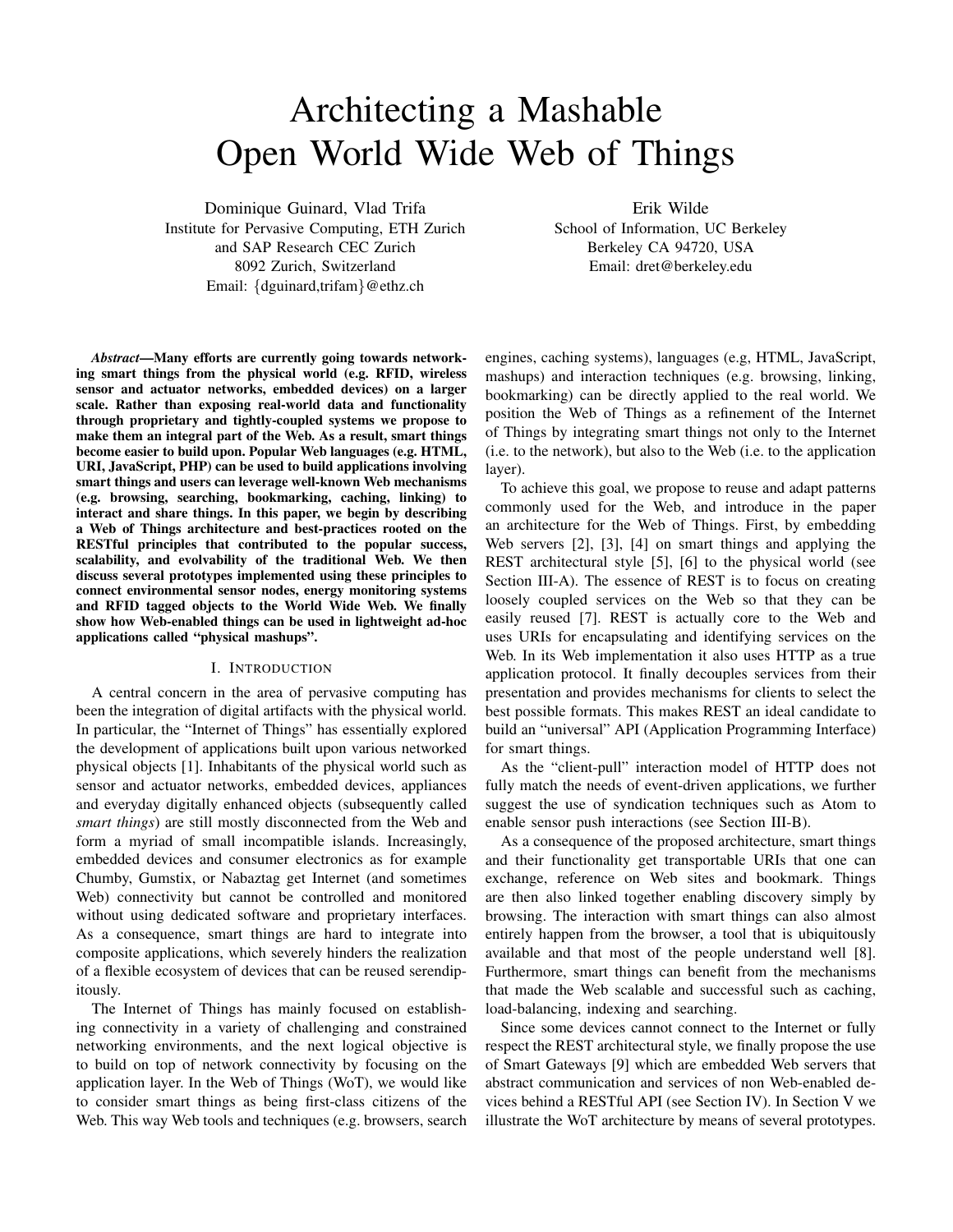We begin by applying these to sensors, actuators and tagged objects and show how simple Web applications (e.g. AJAX, JavaScript, HTML) can be built upon these smart things. We then show that a Web of Things makes it possible for techsavvy end-users to create *physical mashups* involving smart objects just as they would create Web mashups.

## II. RELATED WORK

Linking the Web and physical objects is not a new idea. Early approaches started by attaching physical tokens (such as barcodes) to objects to direct the user to pages on the Web containing information about the objects [10], [11]. These pages were first served by static Web Servers on mainframes, then by early gateway system that enabled low-power devices to be part of wider networks [12]. The key idea of these work was to provide a virtual counterpart of the physical objects on the Web. URIs to Web pages were scanned by users e.g. using mobile devices and directed them to online representation of real things (e.g. containing status of appliances on HTML pages or user manuals). With advances in computing technology, tiny Web servers could be embedded in most devices [3], [2]. The Cooltown project pioneered this area of the physical Web by associating pages and URIs to people, places and things [8] and implementing scenarios where this information could by physically discovered by scanning infrared tags in the environment. We would like to go a step further and to propose an architecture to truly make smart things part of the Web so that they *proactively serve their functionality as reusable Web services.*

A number of projects proposed solutions to expose the functionality of smart things in order to build applications upon. Among them, JINI, UPnP, DNLA, etc. JXTA [13] is a set of open protocols for allowing devices to collaborate in a peer-to-peer fashion, and was eventually the first attempt to bridge the physical objects world over the Internet. The advent of WS-\* Web Services (SOAP, WSDL, etc.) led to a number of work towards deploying them on embedded devices and sensor networks [14], [15]. While helping towards the integration to enterprise applications, these solutions are often too heavy for devices with limited capabilities [4], do not directly expose the smart things' functionality on the Web as RESTful architectures do and are not truly loosely-coupled [7]. Several systems for integration of sensor systems with the Internet have been proposed — for example SenseWeb [16] and Pachube — which offer a platform for people to share their sensory readings using Web services to transmit data onto a central server. Unlike the Web of Things, these approaches are based on a centralized repository and devices are considered as passive actors only able to push data.

One of the first mentions of a Web of Things composed of RESTful smart things comes from [17]. However it focuses mainly on the discovery of devices and not on how to provide their functionality on the Web. Closer to our work, [18] and in particular [19] consider the use of REST-like architectures for sensor networks. We build upon these approaches and propose a systematic implementation of the RESTful constraints (see Section III-A) and extend the model with the use of standard Web syndication such as using Atom. Furthermore we do not focus on the lower sensors level but explore the applications from a Web view-point. We propose a unified view of the Web of today and tomorrow's Web of Things in applications called "physical mashups".

### III. WEB OF THINGS ARCHITECTURE

Realization of the Web of Things requires to extend the existing Web so that real-world objects and embedded devices can blend seamlessly into it. Instead of using the Web protocols solely as a transport protocol — as done when using WS-\* Web services for instance — we would like to make devices an integral part of the Web by using HTTP as an application layer protocol.

The main contribution of the "Web of Things" approach is to take the next logical step beyond the network connectivity established by activities often summarized under the "Internet of Things" label. Many activities in the "Internet of Things" area put their emphasis on establishing Internet-level connectivity (often in terms of TCP and/or UDP), and then propose interaction protocols layered on top of this basic connectivity. Often, these protocols follow RPC-style designs, introducing their own functions and thus requiring any users of these protocols to specifically support the functions provided by these platforms. We propose to follow a different architectural style and to use REST's idea of a uniform interface, so that the interactions with smart things can be built around universally supported methods [7].

We do not make the assumption that devices must offer RESTful interfaces directly provided by each individual thing. In a number of cases it makes a lot of sense to shield the implementation of a specific platform in terms of implementation specifics, and to expose the resources made available by that platform through a RESTful API. The interactions behind that RESTful interface are invisible and often will include highly specialized protocols for the specific implementation scenario. Because REST has the concept of *intermediaries* as a core part of the architectural style, such a design can easily be achieved by modeling the RESTful service using intermediaries. By using either *proxies* or *reverse proxies* (see Section IV) it is furthermore possible to establish such an intermediary from the client or from the server side, effectively introducing a robust pattern of how non-RESTful services can be wrapped in RESTful abstractions.

Before we move on to discuss the Web of Things in greater detail, we will first briefly review REST's main principles, and how they apply to the vision presented in this paper.

# *A. A Resource Oriented Architecture for Things*

REST is an architectural style, which means that it is not a specific set of technologies. For this paper, we focus on the specific technologies that implement the Web as a RESTful system, and we propose how these can be applied to the area of pervasive computing. The central idea of REST revolves around the notion of resource as *any component of an*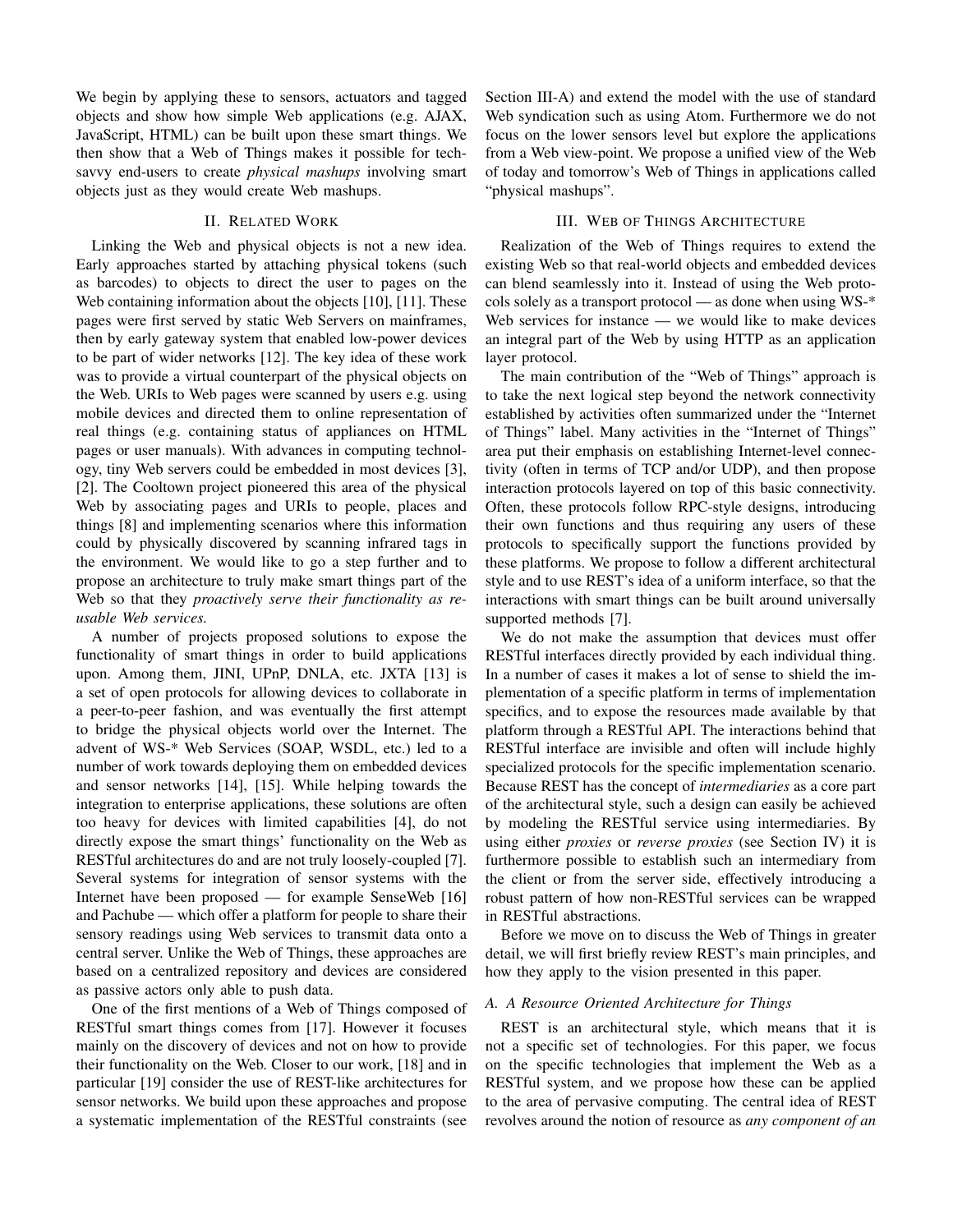*application that needs to be used or addressed*. Resources can include physical objects (e.g. a temperature sensors) abstract concepts such as collections of objects, but also dynamic and transient concepts such as server-side state or transactions. REST can be described in five constraints:

- C1 *Resource Identification:* the Web relies on *Uniform Resource Identifiers (URI)* to identify resources, thus links to resources (C4) can be established using a well-known identification scheme.
- C2 *Uniform Interface:* Resources should be available through a uniform interface with well-defined interaction semantics, as is *Hypertext Transfer Protocol (HTTP)*. HTTP has a very small set of methods with different semantics (*safe*, *idempotent*, and others), which allows interactions to be effectively optimized. The vast majority of Web-facing applications offer RESTful interfaces, while the backends are implemented using different interaction models (such as database systems), and the same approach can be employed for the Web of Things.
- C3 *Self-Describing Messages:* Agreed-upon resource representation formats make it much easier for a decentralized system of clients and servers to interact without the need for individual negotiations. On the Web, media type support in HTTP and the *Hypertext Markup Language (HTML)* allow peers to cooperate without individual agreements. For machine-oriented services, media types such as the *Extensible Markup Language (XML)* and *JavaScript Object Notation (JSON)* have gained widespread support across services and client platforms. JSON is a lightweight alternative to XML that is widely used in Web 2.0 applications and directly parsable to Javascript objects.
- C4 *Hypermedia Driving Application State:* Clients of RESTful services are supposed to follow links they find in resources to interact with services. This allows clients to "explore" a service without the need for dedicated discovery formats, and it allows clients to use standardized identifiers (C1) and a well-defined media type discovery process (C3) for their exploration of services. This constraint must be backed by resource representations (C3) having well-defined ways in which they expose links that can be followed.
- C5 *Stateless Interactions:* This requires requests from clients to be self-contained, in the sense that all information to serve the request must be part of the request. HTTP implements this constraint because it has no concept beyond the request/response interaction pattern; there is no concept of HTTP sessions or transactions. It is important to point out that there might very well be state involved in an interaction, either in the form of state information embedded in the request (HTTP cookies), or in the form of server-side state that is linked from within the request's content  $(C3)$ . Even though these two patterns introduce state into the service, the interaction itself is completely self-contained (does not depend on

the context for interpretation) and thus is stateless.

In HTTP, the uniform interface constraint (C2) has four main operations, GET, PUT, POST, and DELETE. In a Web of Things these map rather naturally: GET is used to retrieve the representation of a resource, e.g. the current consumption of an electricity sensor. PUT is used to update the state of an existing resource or to create a resource by providing its identifier. For example it can be used to turn a led on or off. DELETE is used to remove a resource. It can for example be used to delete a threshold on a sensor or to shutdown a device. Finally, POST creates a new resource, e.g. creates a new feed used to trace the location of a tagged object.

Tying together C2 and C3, HTTP also supports *content negotiation*, allowing both clients and servers to communicate about the requested and provided representations for any given resource. Since content negotiation is built into the uniform interface, clients and servers have agreed-upon ways in which they can exchange information about available resource representations, and the negotiation allows clients and servers to choose the representation that is the best fit for a given scenario.

REST is still an active research topic and more complex interactions patterns (such as RESTful transactions) are not yet established as specifications or design patterns. It is important to keep in mind, though, that the design goals for the Web as a RESTful system and REST's advantages for a decentralized and massive-scale service system align very well with the field of pervasive computing: millions to billions of available resources and loosely coupled clients, with potentially millions of concurrent interactions with one service provider, and a large share of long-lasting interactions. Based on these observations, we conclude that RESTful architectures for the Web of Things are the most effective solution, because they scale much better than RPC-based architectures.

The most important step in any RESTful design is the first step of identifying all resources that should be made available, and for a Web of Things, the smart things themselves would naturally be prime candidates for this. However, sometimes these things do not exist by themselves, but within certain scenarios or groups through which they are accessed and managed, which maps very well onto the syndication concept described in the following section.

# *B. Syndicating Things*

One common theme among many scenarios with smart things is that there are collections of things, based on certain properties or just on the application scenario. With Atom, the Web has a standardized and RESTful model for interacting with collections, and the *Atom Publishing Protocol (AtomPub)* extends Atom's read-only interactions with methods for write access to collections. Because Atom is RESTful, interactions with Atom feeds can be based on simple GET operations which can then be cached. More advanced scenarios can be based on feeds supporting query features, but this is an active area of research and there are not yet any standards [20]. Atom also makes it possible to support asynchronous scenarios in a WoT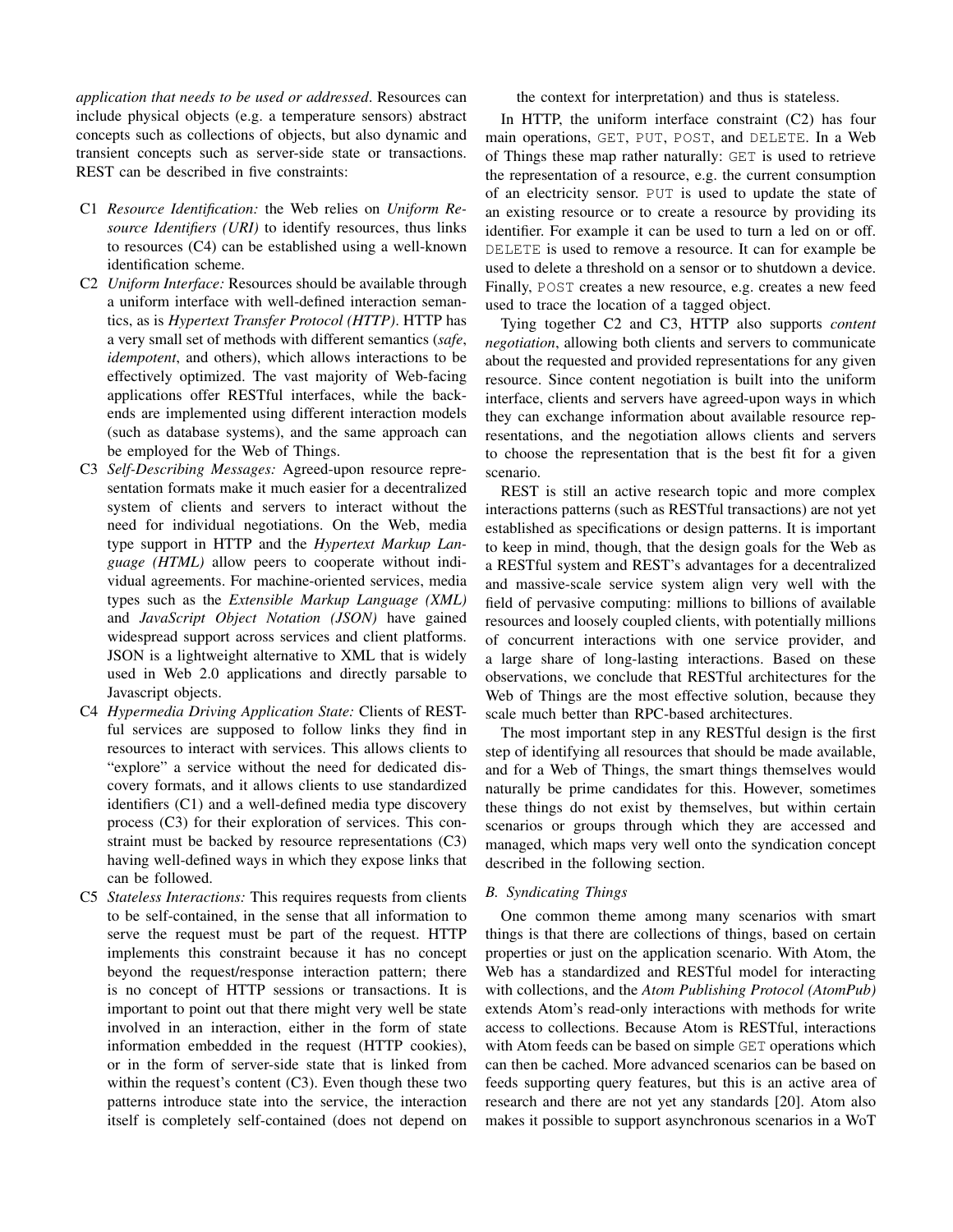where clients can monitor smart things by subscribing to feeds and pulling a feed server instead of by directly pulling data from each smart thing.

However, many pervasive scenarios must deal with realtime information. This is particularly useful when one needs to combine stored or streaming data from various sources to detect spatial or temporal patterns, as is the case in many environment monitoring applications. HTTP was designed as a client-server architecture, where clients can explicitly request (pull) data and receive it as a response. This makes REST well suited for controlling smart things over HTTP, but this client-initiated interaction models seems unsuited for event-based and streaming systems, where data must be sent asynchronously to the clients as soon as it is produced.

For scenarios requiring direct push, various research efforts are currently active. One is a model called *Comet* (also called *HTTP streaming* or *server push*) [21] which is mostly based on long-lasting HTTP interactions and tries to solve the problem purely based on existing infrastructure. An alternative approach is *PubSubHubbub*, which starts with feeds, and then adds a layered infrastructure of nodes which are forwarding notifications and accept subscribers. On a different level are HTML5's *Server-Sent Events* [22], which provide hooks to receive push notifications in regular browser-based applications.

While it is clear that a Web of Things needs more developments and standards in the areas we have described, the developments of recent years and the foreseeable future of HTML5 and richer interaction models on the Web make us optimistic that most of the problems of missing building blocks will be overcome in a relatively short period of time.

## IV. CONNECTING THINGS TO THE INTERNET

To make smart things part of the Web, two solutions are possible: direct Web connectivity on the devices or through a proxy. Previous work has shown that embedded Web servers on resource constrained devices is feasible [3], [4], and it is likely that in the near future most embedded platforms will have native support for TCP/IP connectivity (in particular with 6LowPAN [2]), therefore a Web server on each device is a reasonable assumption. This approach is sometimes desirable because there is no need to translate HTTP requests from Web clients into the appropriate protocol for the different devices, thus devices can be directly integrated and make their RESTful APIs directly accessible on the Web, as shown on the right part of Figure 1.

However, when an on-board HTTP server is not possible or not desirable, Web integration takes place using a reverse proxy that bridges devices that do not talk IP with the Web. We call such as proxy a *Smart Gateway* to encapsulate the fact that it is a network component that does more than only data forwarding. A Smart Gateway is actually a Web server that abstracts behind a RESTful API the actual communication between devices and the gateway (e.g.. Bluetooth or Zigbee) through the use of dedicated drivers. From the Web clients' perspective, the actual Web-enabling process is fully transparent, as interactions are HTTP in both cases.



Fig. 1. Web and Internet Integration with Smart Gateways (left), direct integration (right).

As an example, consider a request to a sensor node coming from the Web trough the RESTful API. The gateway maps this request to a request into the proprietary API of the node and transmits it using the communication protocol understood by the sensor node. A Smart Gateway can support several types of devices through a driver architecture as shown on Figure 1 where the gateway supports three types of devices and their corresponding communication protocols. Ideally, gateways must have a small memory footprint to be integrated into embedded computers already present in buildings such as Wireless routers or *Network Attached Storage (NAS)* devices.

Aside from connecting limited devices to the Web, a Smart Gateway can also provide more complex functions to devices such as orchestrate the composition of several low-level services from disparate devices into higher-level services available through the RESTful API. For example, if an embedded device measures the energy consumption of appliances, the Smart Gateway could provide a service that returns the total energy consumption as a sum of the data collected by all the devices connected to the gateway.

## V. EVALUATION BY PROTOTYPING

In this section we present several prototypes we have developed to illustrate our proposed architecture for the Web of Things.

# *A. A Smart Gateway for Smart Meters*

With this prototype we start by illustrating the application of the WoT architecture for monitoring and controlling the energy consumption of households. We used intelligent power sockets called *Plogg* that can measure the electricity consumption of the devices plugged into them. Each Plogg is also a wireless sensor node that communicates over Bluetooth or Zigbee. However, the integration interface offered by the Ploggs is proprietary, which makes the development of the applications using Ploggs rather tedious, and does not allow for easy Web integration.

The Web-oriented architecture we have implemented using the Ploggs is based on four main layers as shown in Figure 2. The first layer is composed of appliances we want to monitor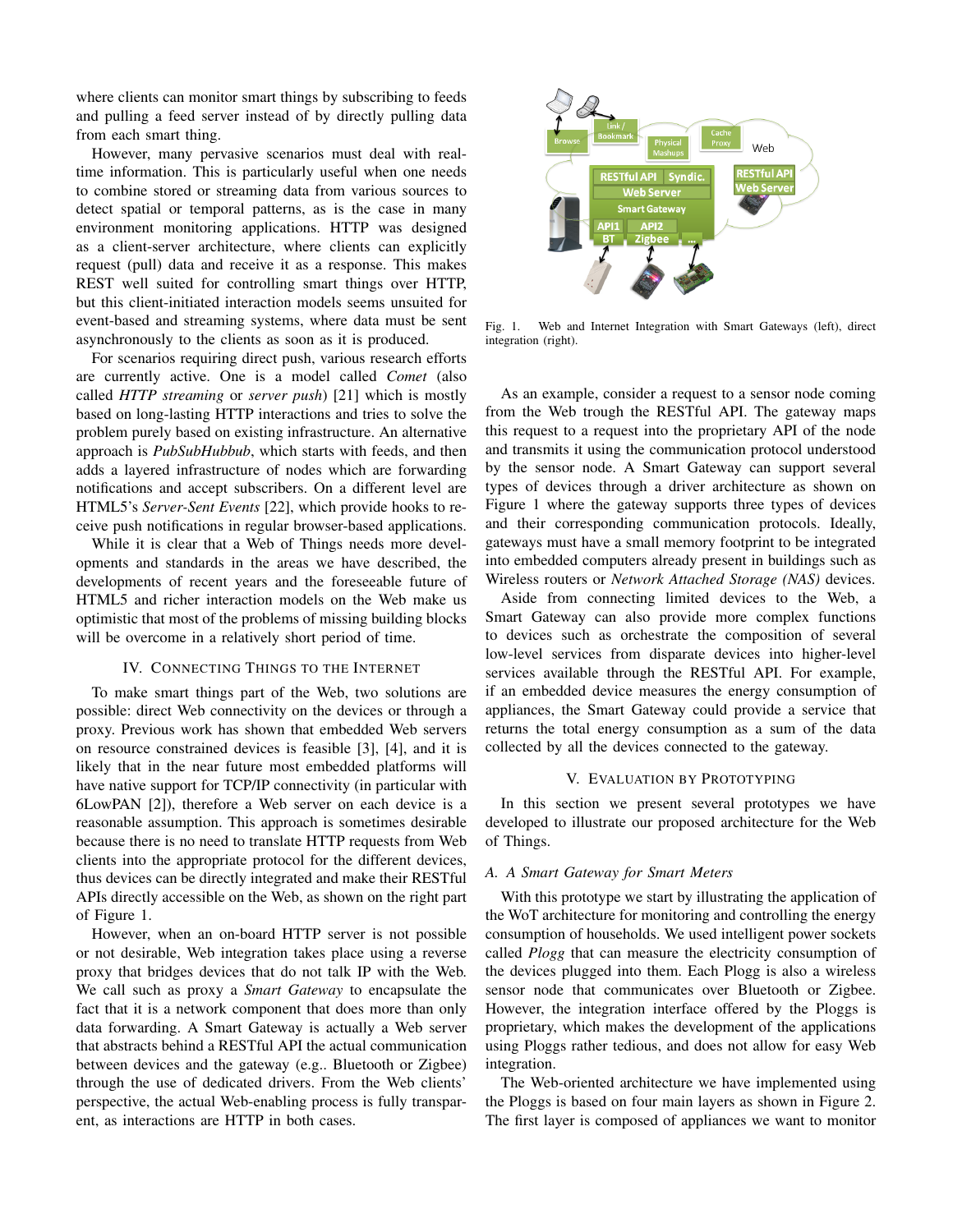

Fig. 2. Devices extended attached to the Ploggs power outlets communicating with a Smart Gateway offering the Ploggs functionalities as RESTful services.

and control through the system. In the second layer, each of these appliances is then plugged to a Plogg sensor node. In the third layer, the Ploggs are discovered and managed by a Smart Gateway as described before. The final layer is the Web user interface.

The Ploggs Smart Gateway is a C++ embedded component whose role is to automatically find all the Ploggs in the environment and make them available as Web resources. The Gateway first discovers the Ploggs on a regular basis by scanning the environment for Bluetooth devices. The next step is to make their functionality available as RESTful resources. A small footprint Web server (Mongoose<sup>1</sup>) is used to enable access to the Ploggs' functionalities over the Web. This is done by mapping URIs to native requests of the Plogg Bluetooth API.

Besides discovering the Ploggs and mapping their functionalities to URLs, the gateway has two other important features. First, it offers *local* aggregates of device-level services. For example, the gateway offers a service that returns the combined electricity load of all the Ploggs connected to it at any given time. The second feature is that the gateway can represent resources in various formats. By default an (X)HTML page with links to the resources is returned to ensure browsability. Using this representation the user can literally "navigate" through the structure of smart meters to identify the one she wants to use and directly test them by clicking on links (e.g. for the HTTP GET method) or filling forms (e.g. for the POST method). The gateway can also represent resources as JSON results to ease the integration with other Web applications.

To illustrate how we apply the HTTP standards and REST, let us briefly describe an example of interaction between a client application (e.g. written in AJAX) and the Ploggs' RESTful Smart Gateway. First, the client contacts the root URI of the application:

```
1http://code.google.com/p/mongoose
```

```
GET /EnergieVisible/SmartMeters/RoomLamp
[...] HTTP/1.x 200 OK
Content-Type: application/json
{
  "deviceName": "RoomLamp",
  "currentWatts": 60.52,
  "KWh": 40.3,
  "maxWattage": 80.56
  "links":
  [ ['aggregate": "../all" },
  {"load": "../load"},
  {"status": "/status"}]
}, {...}]
```
Fig. 3. A sample HTTP response sent back to the client. The packet contains the usual HTTP headers (including the HTTP verb or method: GET), as well as a JSON document as the body part.

#### http://.../EnergieVisible/SmartMeters/

with the GET method. The client gets back as a result the list of all the SmartMeters connected to the gateway. The selection of the suitable format for the client is achieved during a content negotiation phase (C2, C3), specified in HTTP. Thus, alongside with the GET request, the client sets the Accept field of the HTTP request to a weighted list of media types it can understand, for example to: application/json; $q=1$ , application/xml;  $q=0.5$ . The server will try to serve the best possible format and will describe it in the Content-Type of the HTTP response.

Since the required format is a key parameter, we suggest supporting content negotiation directly in the URI as well in order to make it more natural for everyday users, directly testable and bookmarkable. Thus, our gateway supports requests such as

http://.../EnergieVisible/SmartMeters.json as well. As a second step, the client selects the device it wants to interact with identified by a URI (C1):

http://.../EnergieVisible/SmartMeters/ RoomLamp.json

By issuing a GET request on this resource it gets back its JSON representation as shown on Figure 3. In the response message of Figure 3 the client finds energy consumption data (e.g. current consumption, global consumption, etc.) as well as hyperlinks to related resources. Using these links the client can discover other related "services", fulfilling the constraint (C4) and enabling the discovery of resources.

As an example by contacting:

http://.../RoomLamp/status

with the standard OPTIONS method the client gets back the methods allowed on the status resource (e.g. Allow: GET, HEAD, POST, PUT). By sending the PUT method to this URI alongside with the payload status=off, the lamp is turned off.

The Web-enabling of the Ploggs allows to build fully Webbased energy monitoring applications, but also enables simple but very useful interactions such as bookmarking connected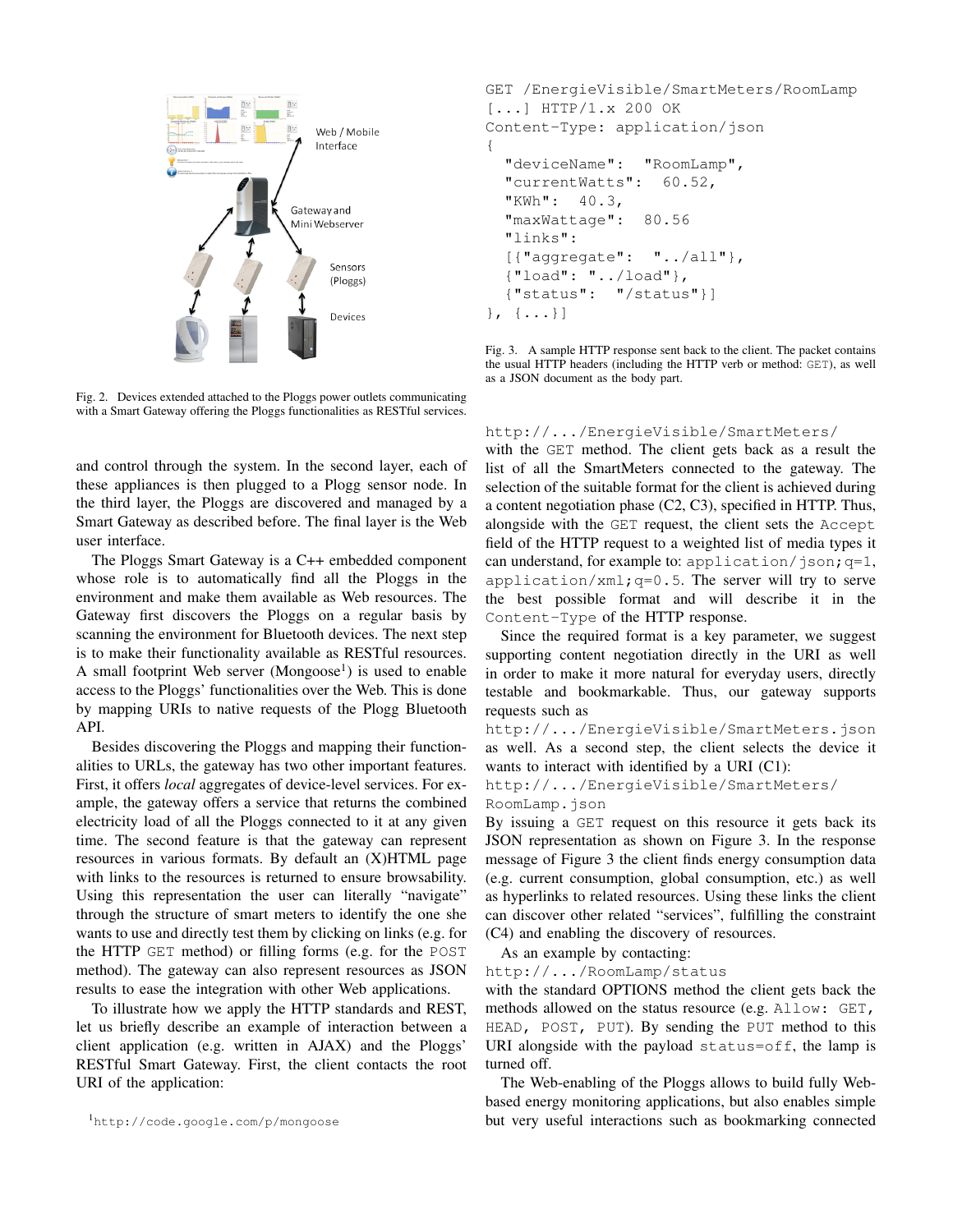appliances and being able to turn on/off or monitor them from any device with a Web browser.

# *B. Direct Access and Syndication of Wireless Sensor Networks*

The Sun SPOT platform<sup>2</sup> is a wireless sensor network particularly suited for rapid prototyping of WSNs (Wireless Sensor Networks) applications. The RESTful architecture we designed and implemented [4] for the Sun SPOTs is composed of two main parts: an embedded Web server on each node, and a (reverse) proxy server to forward the HTTP requests from the Web to the SPOTs, that is from the IP network of the Web to the IEEE 802.15.4 network of the Sun Spots and vice-versa.

Each Sun SPOT has a few sensors (light, temperature, accelerometer, etc.), actuators (digital outputs, LEDs, etc.), and a number of internal components (radio, battery). The role of the embedded Web server is to make the sensors, actuators and internal components available as REST resources. Unlike for the Ploggs' implementation, we wanted the Sun SPOT nodes to directly provide a RESTful interface, without a Smart Gateway that translates REST requests to proprietary protocols, thus we implemented an embedded HTTP server directly on each sensor node, making it an independent and autonomous Web of Things device. As for the Ploggs, requests for services are formulated using URIs (C1). For instance, typing a URL such as

## http://.../spot1/sensors/light

in a browser, requests the resource "light" of the resource "sensor" of "spot1" with the verb GET which illustrates that the natural structure of embedded devices maps quite well to resources.

The limited computing and storage capabilities of the nodes have two consequences. First they only serve a JSON representation of their resources. Secondly to avoid too large workload on the node we implemented a syndication mechanism for the sensors. As mentioned before, this also better fits the interaction model of sensor networks. Thus, the nodes can be controlled (e.g. turning LEDs on, enabling the digital outputs, etc.) using synchronous HTTP calls (client pull) but can also be monitored by subscribing to feeds (node push). More concretely, the subscription to a feed is done by creating new "rules" on sensor resources, e.g. by POSTing a threshold and the URI of an Atom(Pub) server to

### http://.../spot1/sensors/light/rules

Every time the threshold is met, the sensor node pushes a JSON message to the given Atom server using AtomPub. This allows for thousands of clients to monitor a single sensor by *outsourcing* the processing onto an intermediate, powerful server.

# *C. Web-Enabled Everyday Things*

The *Electronic Product Code (EPC)* Network [23] is a set of standards established by industrial key players towards a uniform platform for tracking and discovering RFID tagged objects and goods. This network offers, amongst other components, a standardized server-side EPCIS (EPC Information



Fig. 4. Architecture of the RESTful EPCIS based on the Jersey RESTful framework and deployed on top of the Fosstrak EPCIS.

Service) which is in charge of managing and offering access to track and trace RFID events. Implementations of the EPCIS (such as Fosstrak [23]) offer a standard query and capture API through WS-\* Web Services.

Ideally, in the Web of Things not only embedded devices, but also everyday things should be available. Thus, we decided to use the presented concepts to turn the EPCIS into a WoT Smart Gateway providing access to a global network of tagged everyday objects. This also helps to better grasp the benefits of a seamless Web integration (based on REST) versus using the Web as a transport (as done for WS-\* Web Services).

As a client, the EPCIS offers three core features. First it offers an interface to query for RFID events. As mentioned before, this interface is accessible through a WS-\* Web Service. While this enables to create clients using several languages supporting Web services, it makes it impossible to directly query for RFID events using Web languages such as JavaScript or HTML. More importantly it does not allow for exploring the EPCIS using a Web browser, searching for tagged objects or exchanging links pointing to traces of tagged objects. Thus, we implemented a RESTful translation of the EPCIS WS-\* interface.

As shown on Figure 4, the RESTful EPCIS is a software module based on Jersey<sup>3</sup>. Jersey is a software framework for building RESTful applications. It is especially interesting since it complies with the JAX-RS (JSR 311) standard for building RESTful Web services. Clients of the RESTful EPCIS such as browsers or Web applications can query for tagged objects directly using REST and its uniform HTTP interface (C1, C2). Requests are then translated into WS-\* calls on the standard EPCIS interface. This allows for the RESTful EPCIS to serve data provided by any implementation of the EPCIS standard. In our case we use  $Fosstrak<sup>4</sup>$ , an open source implementation of the standard.

The first benefit of the RESTful EPCIS is that every RFID event, reader, tagged-object or location is turned into a Web resource and gets a globally resolvable URI which uniquely identifies it and can be used to retrieve various representations (C1). Thus EPCIS queries are transformed into compositions of these identifiers and can be directly executed in the browser (C5), sent by email or bookmarked. As an example, a factory

<sup>2</sup>http://www.sunspotworld.com

<sup>3</sup>http://jersey.dev.java.net

<sup>4</sup>http://www.fosstrak.org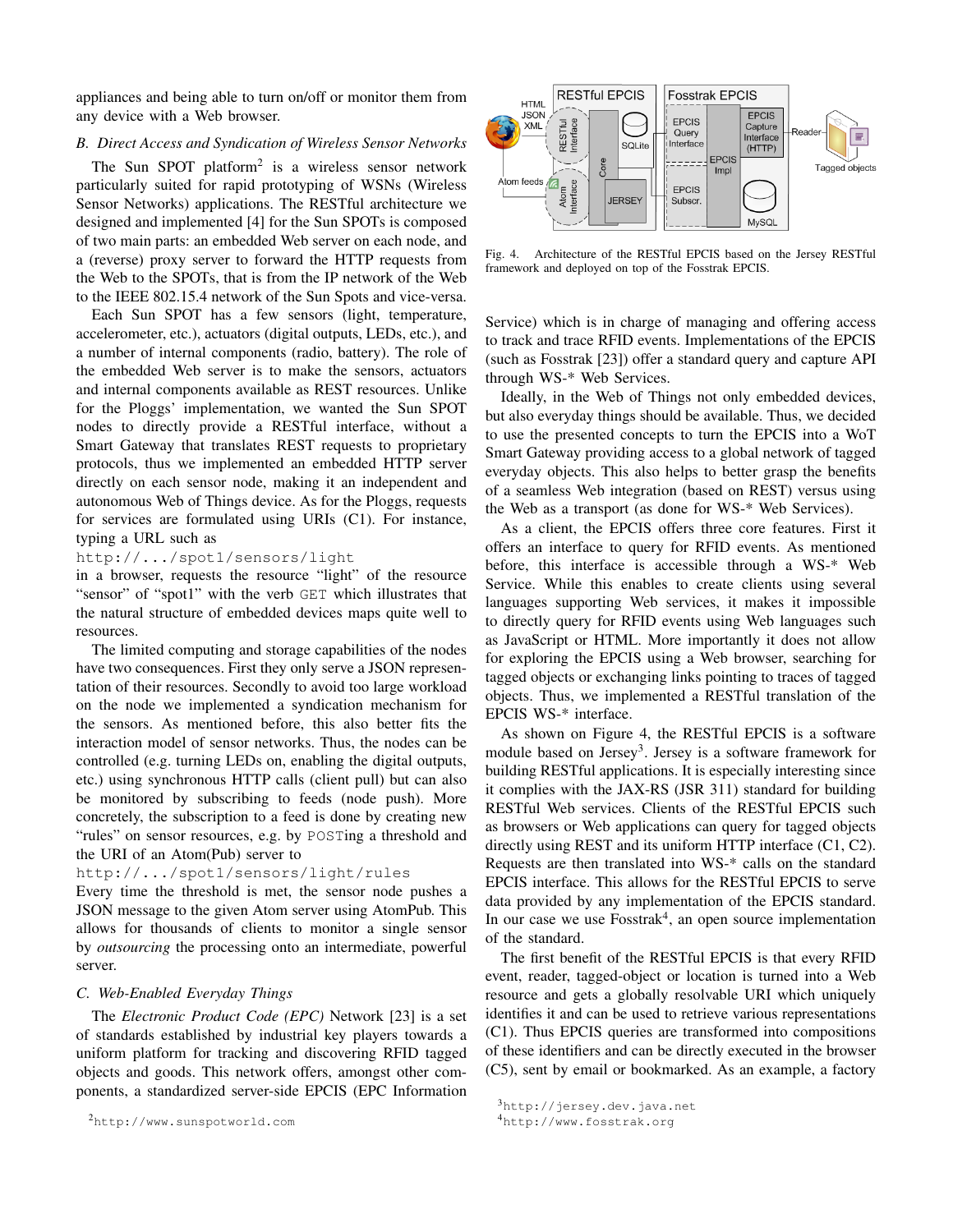manager who wants to know what tagged objects enter his factory can bookmark a URI like:

http://.../epcis/rest/location/urn: company:factory1/reader/urn:company: entrance:1

Furthermore these URIs are linked together (C4) in order to reflect the relationships of the physical world. This makes the RESTful EPCIS directly browsable (C4). Indeed, in addition to the XML representation of tagged objects offered by the standard it also provides (X)HTML and JSON representations (C3). With the HTML representation, end-users can literally browse tagged things and their traces simply by following hyperlinks (C4) as they would browse the Web of documents. For example, a location offers links to co-located RFID readers.

A standard EPCIS also offers an interface to subscribe to events. Through a WS-\* operation, clients can send a query along with an endpoint (i.e. a URI) and subscribe for updates. Every time the result of the query changes, an XML packet containing the new results is sent to the endpoint. While this mechanism is practical, it requires for clients to run a server that listens to the endpoint and thus cannot be used by average users or cannot be directly integrated to a Web browser. To improve this, the RESTful EPCIS offers a RESTful subscription interface over HTTP (C2) and serves query updates through AtomPub as shown on Figure 4. This way end-users can formulate queries by browsing the hyperlinked EPCIS and obtain the updated results represented as Atom feeds which browsers can understand and directly subscribe to (C3). As an example a product manager could create a feed in order to be automatically notified in his browser whenever one of his product is ready to be shipped, he could then use the URI of the feed in order to send it to his most important customers for them to follow the goods' progress as well. A simple but very useful interaction which would require a dedicated client to be developed and installed by each customer in the case of the WS-\* based EPCIS.

## *D. Physical Mashups*

By implementing the suggested architecture for the Ploggs, the Sun SPOTs and the EPC Network, we enable the seamless integration of these physical things into the Web, and enable a new range of applications based on this unified view of the Web. We consider these applications as "physical mashups" where Web 2.0 technologies and patterns can be applied to easily build applications (i.e. a Web page making use of several other Web resources to create a new application). We describe two concrete prototypes of physical mashups.

*1) Web Dashboards:* In this first example we have created a mashup to answer an increasingly important need for households to understand their energy consumption and to be able to remotely monitor and control it.

The idea of the "Energie Visible"<sup>5</sup> project is to offer a Web dashboard that enables people to control and experiment with the energy consumption of their appliances. The dashboard is shown on the upper part of Figure 2 and offers six realtime and interactive graphs. The four graphs on the right side provide detailed information about the current consumption of all the appliances in the vicinity of the gateways.

Thanks to the Ploggs Web integration, the dashboard can be implemented using any Web scripting language. In this particular case it is built as a Google Web Toolkit  $(GWT)^6$ application which is a robust platform for building Web mashups and offers a large number of easily customizable widgets. To dynamically draw the graphs according to the current energy consumption, the application only needs to issue an HTTP GET request to the gateway

http://.../EnergieVisible/SmartMeters/all. json

on a regular basis. It then feeds the resulting JSON document to the corresponding graphs widgets which can directly parse JSON.

The "Energie Visible" prototype (Web UI and Smart Gateways) was deployed at the headquarters of a private foundation working on sustainability<sup>7</sup> and has now been running for 8 consecutive months. The aim of the project was to help visitors and members to better understand how much each device consumes in operation and in standby. The Ploggs are used to monitor the energy consumption of various devices such as a fridge, a kettle, several printers, a file-server and computers and screens. A large display in the office enables people passing by to experiment with the energy consumption of the devices. The staff can also use the system by browsing to the Web UI on their desktop computer.

*2) A Physical Mashup Editor:* Tech-savvy users can create Web mashups using a "mashup-editor" such as Microsoft Popfly or Yahoo Pipes. These editors usually provide visual components representing Web sites and operations (add, filter) that the user only need to connect together to create a new application. We wanted to apply the same principles to allow users to create physical mashups without requiring any programming skills.

Our implementation is based on the Clickscript project<sup>8</sup>. A Firefox plugin written on top of the Dojo AJAX library and allowing people to create Web mashups by connecting resources (Web sites) and operations (greater than, if..then, loops, etc.) building blocks together. Since it is written in JavaScript, Clickscript cannot use resources based on WS- \* Web Services or low-level proprietary service protocols. However it can easily access RESTful services available on the Web. Thus, it is very straightforward to create Clickscript building blocks (or widgets) based on Web of Things devices and similarly straightforward for non computer scientist users to create their own physical mashups. The mashup shown in Figure 5 gets the room temperature by GETting the Sun SPOT temperature resource. If this is smaller than 36 degrees Celsius,

<sup>5</sup>A video of the project is available on http://tiny.cc/xh5OC

<sup>6</sup>http://code.google.com/webtoolkit/

<sup>7</sup>Cudrefin 02: http://www.cudrefin02.ch/

<sup>8</sup>http://clickscript.ch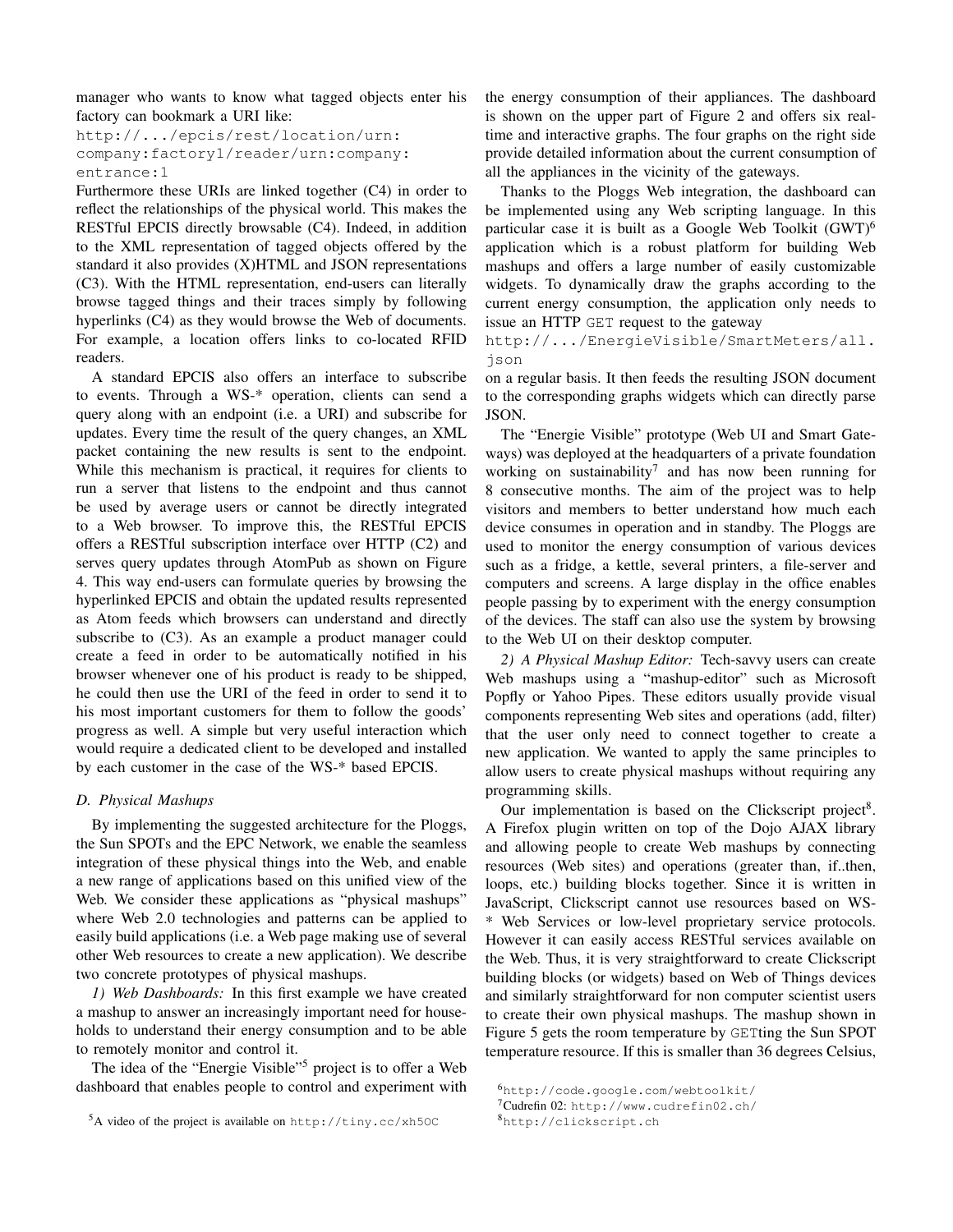

Fig. 5. Using the Clickscript Mashup Editor to create a physical mashup by connecting building blocks directly from a browser.

it PUTs status=off to a Plogg which turns off the fan it is connected to.

# VI. DISCUSSIONS AND FUTURE WORK

Thanks to the loose-coupling, simplicity, and scalability of RESTful architectures, along with the wide availability of HTTP libraries and clients, RESTful architectures are becoming one of the most practical integration architecture. This makes it desirable to use Web standards for also interacting with smart things. Although HTTP introduces a communication overhead and increases average response latency, it is still sufficient for many pervasive scenarios where longer delays do not affect user experience [19], [14]. Previous work [9] has shown that the performance of using HTTP as a data exchange protocol is largely sufficient for common pervasive scenarios, especially when only a few concurrent users are accessing the same resource simultaneously (200 ms mean response time with 100 concurrent users on a 1.1 Ghz server running our Smart Gateway). We have also shown that caching techniques can significantly improve the performance of concurrent sensor data reading by using tools used for massively scalable Web sites [9]. These techniques can be directly applied to Web devices given that devices have on-board HTTP support [5].

Web 2.0 mashups have significantly lowered the entry barrier for the development of Web applications, which is now accessible to non-programmers. As demonstrated by the success of the Web, the development of a set of simple, reusable, and modular software components can greatly facilitate the integration of embedded devices of all kinds. It shall be noted that a resource-oriented approach should not be religiously considered as the miracle solution for every problem. In particular, scenarios with very specific requirements such as high performance real-time communication, might benefit from tightly coupled systems based on traditional RPC-based approaches. However, for less constrained applications where ad-hoc interaction and serendipitous re-use are necessary, Web

standards allow any device to speak the same language as other resources on the Web. This makes much easier the integration of the real-world with any other Web content, so that physical things can be bookmarked, browsed, searched for, and used just like any other Web resource.

Based on our personal experience, the drawbacks of Web architectures are fairly compensated by the notable simplification of the application design, integration, and deployment processes [4], in particular when comparing RESTful devices with other systems for embedded devices, such as WS-\* Web services. As an example the Plogg RESTful Gateway and the Sun SPOTs have been used by external developement teams who read about our project on our Web site. In the first case, the idea was to build a mobile energy monitoring application based on the iPhone and communicating with the Ploggs. In the second case, the goal was to demonstrate the use of a browser-based JavaScript Mashup editor with real-world services. According to interviews we conducted with these developers, their experience confirmed ours. They enjoyed using the RESTful smart things, in particular the ease of use of a Web "API" versus a custom "API". For the iPhone application a native API to Bluetooth did not exist at that time. However, like for almost any platform an HTTP (and JSON) library was available. One of the developer mentioned a learning curve for REST but emphasized the fact that it was still rather simple and that once it was learnt the same principles could be used to interact with a large number of services and possibly soon devices. They finally noted the direct integration to HTML and Web browser as one of the most prevalent benefits.

As mentioned earlier, HTTP was designed as a clientserver architecture where clients pull data. This interaction model works fine for control-oriented applications, however, monitoring-oriented applications are often event-based and thus smart things should also be able to push data to clients (rather than being continuously polled). Using syndication protocols such as Atom and AtomPub improves the model when monitoring, since devices can publish asynchronously data using AtomPub on an intermediate server, nevertheless clients still have to pull data from Atom servers. Overcoming the client-server architecture is now a core research topic in the Web community [21]. Standards such as HTML5 are also going towards asynchronous bi-directional communication [22], therefore it is very relevant to further explore lightweight Webbased messaging systems.

Another major challenge for a global Web of Things is search and discovery of smart things. Consider billions of things connected to the Web either directly or indirectly (e.g. through Smart Gateways). Discovery by browsing HTML pages with hyperlinks becomes literally impossible in this case, hence the idea of searching for smart things. Searching for things is significantly more complicated than searching for documents, as things are tightly bound to contextual information such as location, and are often moving from one context to the other.

Beyond location, smart things also need to have means to